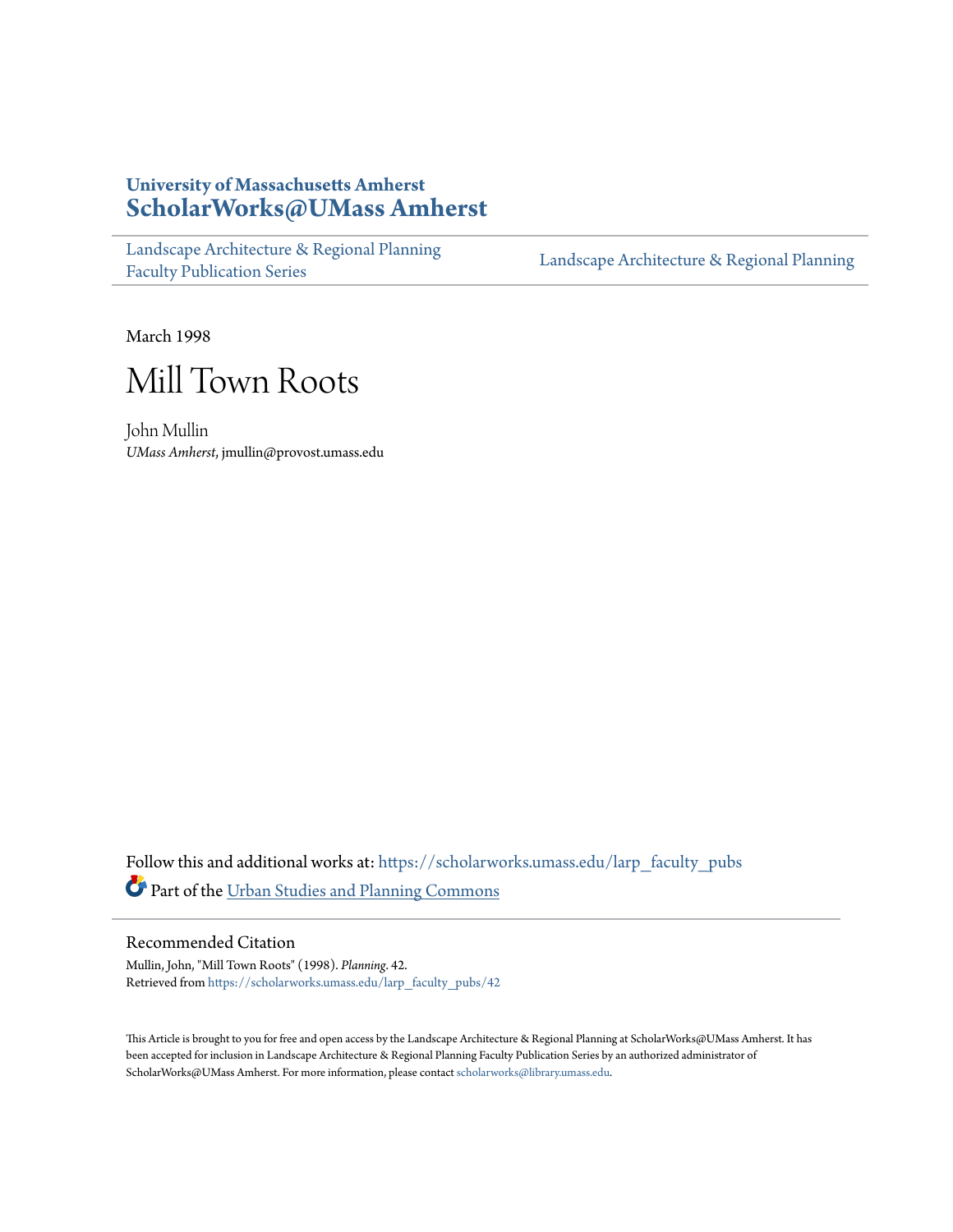#### **Mill Town Roots**

By John R. Mullin

The end of the  $20<sup>th</sup>$  century is a good time to check on the progress of the towns where the U.S. industrial revolution began.

Virtually every planner I know has visited some part of New England as a tourist, student, or participant in a professional meeting. Invariably, the visitors recall with pleasure Boston's idiosyncrasies; its crooked streets and compactness; even its residents; driving habits; the vast beaches of Cape Cod; the tidy villages nestled in the hillsides of rural Vermont – model towns for many of today's new urbanists.

Those who are about to subsidize their children's higher education often combine business with a side trip to one of the region's unique college towns – Hanover, New Hampshire, for instance or Northampton, Massachusetts.

But there's another, more utilitarian New England attraction that gets less attention: the mill towns. The villages and cities that grew up along such rivers as the Androscoggin, Deerfield, Merrimac, Nashua, Housatonic and Blackstone were the first centers of industrial power in the U.S. Jane Jacobs summed up their importance in *The Economy of Cities*: "In the nineteenth century," she wrote, "saws and axes made in New England cleared the forests of Ohio; New England ploughs broke the prairie sod; New England scales weighed wheat and meat in Texas; New England serge clothed businessmen in San Francisco; New England cutlery skinned hides to be tanned in Milwaukee and sliced apples to be dried in Missouri; New England whale oil lit lamps across the continent; New England blankets warmed children by night and New England textbooks preached at them by day; New England guns armed the troops; and New England dies, lathes, looms, forges, presses, and screwdrivers outfitted factories far and wide."

#### **Downward slide**

 By the beginning of this century, faced wit competition from other regions, the mill towns had lost their competitive edge. They gradually entered into a decline that in some cases persists to this day. There are plenty of examples of such "losers" in the isolated areas along the banks of the Quinebaug River in Connecticut, the Kennebec River in Maine, and the Shetucket River in Rhode Island.

 Some communities were able to adapt. Villages like Peacedale, Rhode Island, have attracted a variety of small businesses to their mill complexes. The larger industrial town of Dalton, Massachusetts, has continued to succeed as a paper producer, and in Clinton, Massachusetts, the Nypro Corporation, a plastics manufacturer, has revitalized an old factory complex. The small city of Lowell survived in part by becoming the nation's first national park with an industrial theme.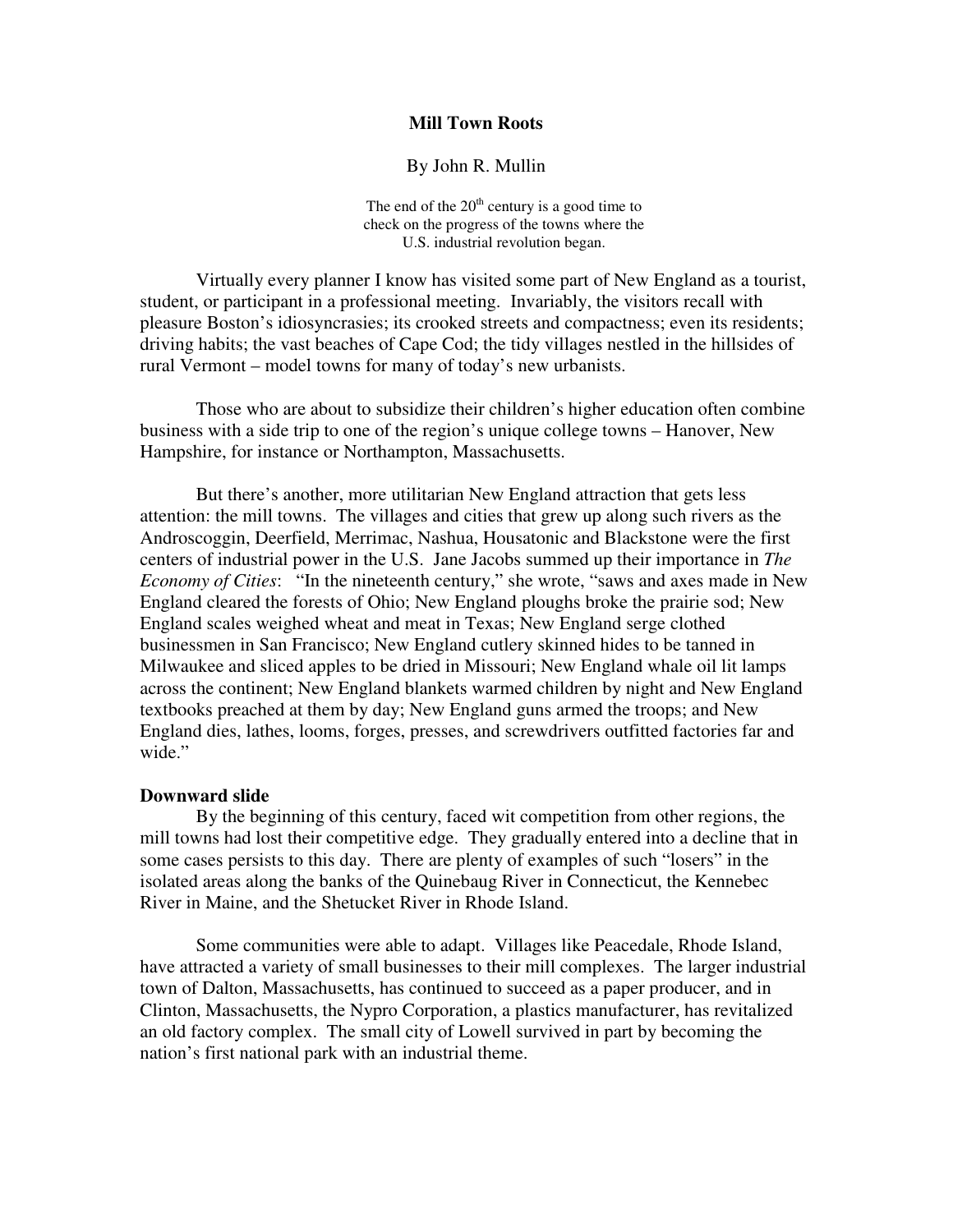The mill towns have always struggled. From the beginning, they depended on the vagaries of water flow. If the flow of the river was slow in late summer, production would come to a halt. If the owners' financial condition was unstable, the machines stopped. And, of course, there was always competition, even from within. How, for instance, could the mill villages compete with the efficiencies and technological advances found in the larger industrial cities such as Lowell, Lawrence, and Chicopee?

 The downhill slide hastened after World War I. Mill owners had to look farther afield for raw materials and spend more to transport finished products. More important, the skills of southern workers had dramatically improved. Health regulations and labor reforms in New England added new costs to production while companies scrambled to keep pace with technological and infrastructure advances.

 World War II and the Korean War temporarily bolstered the market for New England products, but by the 1950s, the mill communities were clearly failing. Industrial analysts and planners alike saw little hope for these depressed – and depressing – communities.

#### **Miracles don't last**

 In the 1960s, a miracle occurred, at least a temporary one. Even as factories closed all over the region, entrepreneurs began spotting the empty buildings as a resource. A new set of industries began to replace those that had closed or relocated. Stimulated by inventions, innovations, and licenses acquired from and by the region's universities, laboratories, and research and development centers, new companies emerged, enticed by the mill towns' inexpensive space and available labor.

 At the same time, the region's service industries began to realize that there could be substantial cost savings if they were to locate in these old structures. And finally, planers, industrial development officials, and historic preservationists began to realize the potential of the old mill buildings, which were even beginning to develop a kind of cachet.

 One building that caught the eye of investors was the behemoth Assabet Mill in Maynard, Massachusetts, just west of Boston. Built in the 1840s, the mill complex had been expanded to over a million square feet by 1952, when it was closed by the American Woolen Company.

 Thanks in part to the efforts of town officials, the old woolen mill gradually began to fill up with some of the growing industries that were emerging in the Greater Boston region. The new users included plastics and paper companies, millworking operations, warehousing firms, printers, and stereo manufacturers. A major coup was the attraction of the Digital Equipment Corporation.

 By the early 1960s, the mill was virtually fully occupied and the town had become relatively prosperous. In a strange turn of events, Digital continued to grow and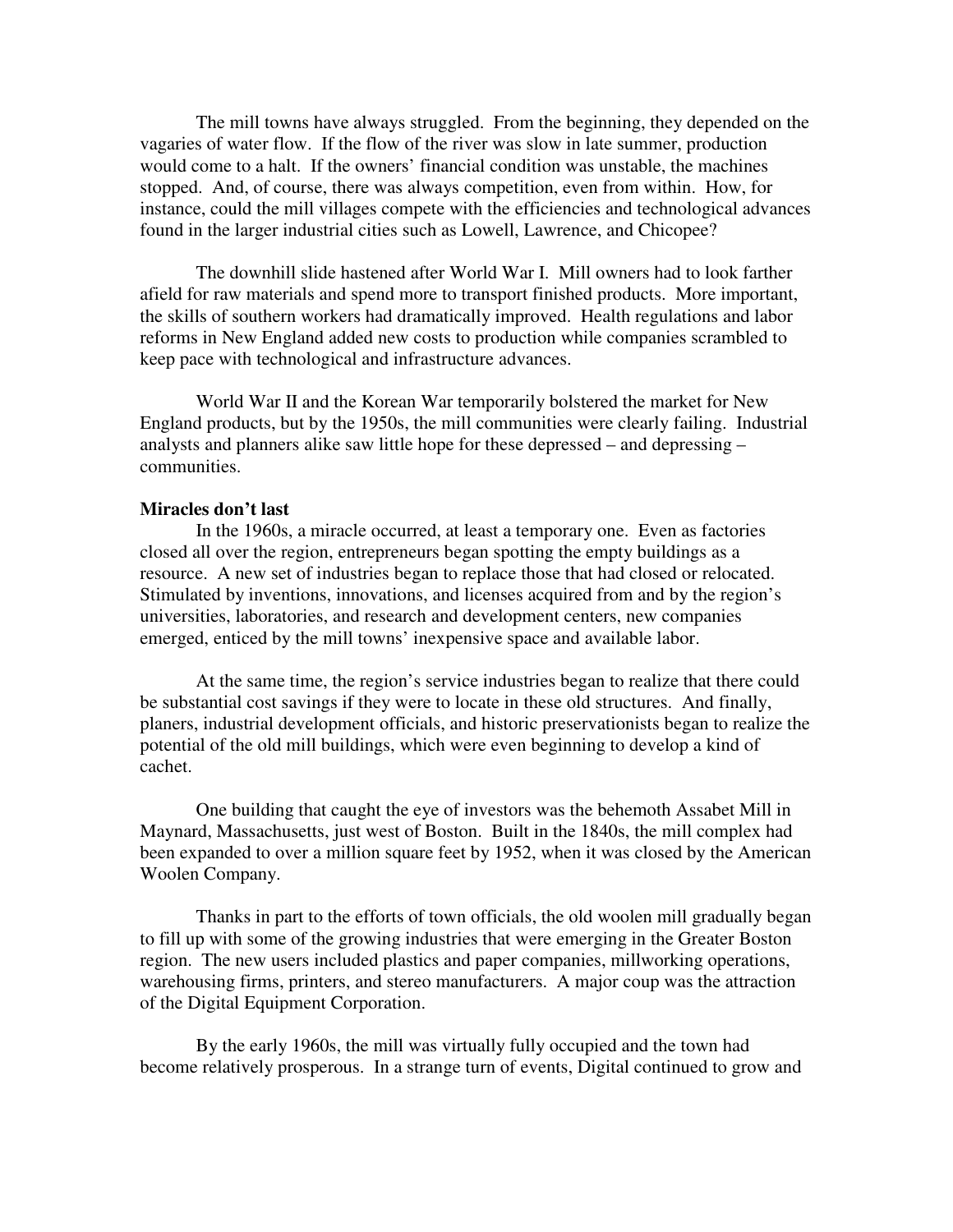grow until, by the 1970s, the mill was again occupied by one company, and Maynard was once again dominated by one industry.

 But then came a new bust. By the late 1980s, as the Massachusetts computer boom declined and the severe recession of 1989-90 struck, Digital consolidated its operations. The company closed its Maynard operation in 1990 and sold the mill. Four years later, the new owners began to market the structure and expect to fill it, once again, over the next three years.

### **Winners and losers**

 They Maynard story is not unique. The same sequence of boom-bust-recovery takes place in all six New England states. At times the sequence occurs rapidly, while at other times it happens painfully slowly.

 Three types of mill communities can be clearly noted: There are those that continue to struggle, those that are performing quite well, and those with promise.

 The strugglers are isolated. They do not have easy access to modern highways, they don't have modern telecommunications, and in some cases they lack water or sewer capacity. They also have a history of attempting to keep industries that are destined to leave anyway.

Some of the most vivid examples can be seen in the mill towns along the Mohawk Trail in West Central Massachusetts. Once proud centers of furniture, cutlery, and precision tool manufacturing, these towns have not for the most part been able to attract or develop new growth industries.

It is these towns where a cycle of despair has set in and where state statistics on high school dropouts, unemployment, teenage crime, and children needing medical help show the depths of the troubles they face. The mills remain, the people remain, but the jobs are gone. Pockets of such mill villages can be found in all six New England states.

Meanwhile, the good performers continue to grow and attract (and shed) new industries on a regular basis. Most noticeable are the communities clustered around the plastics center of Leominster, Massachusetts. Firms throughout this region have slowly and steadily shifted their focus from low-end products (e.g. plastic forks) to sophisticated high-value products such as night visioning devices. They have also placed high value on research and development and have even created a plastics museum. The firms (and even the museum) are located in old, revitalized structures.

As for the communities that show promise, there are too many to name. In my consulting work I have noted a significant growth in requests for proposals concerning the revitalization of old mills throughout the six-state region. As the economy continues to boom and Industrial land becomes scarce, firms are looking at these mill communities with renewed interest.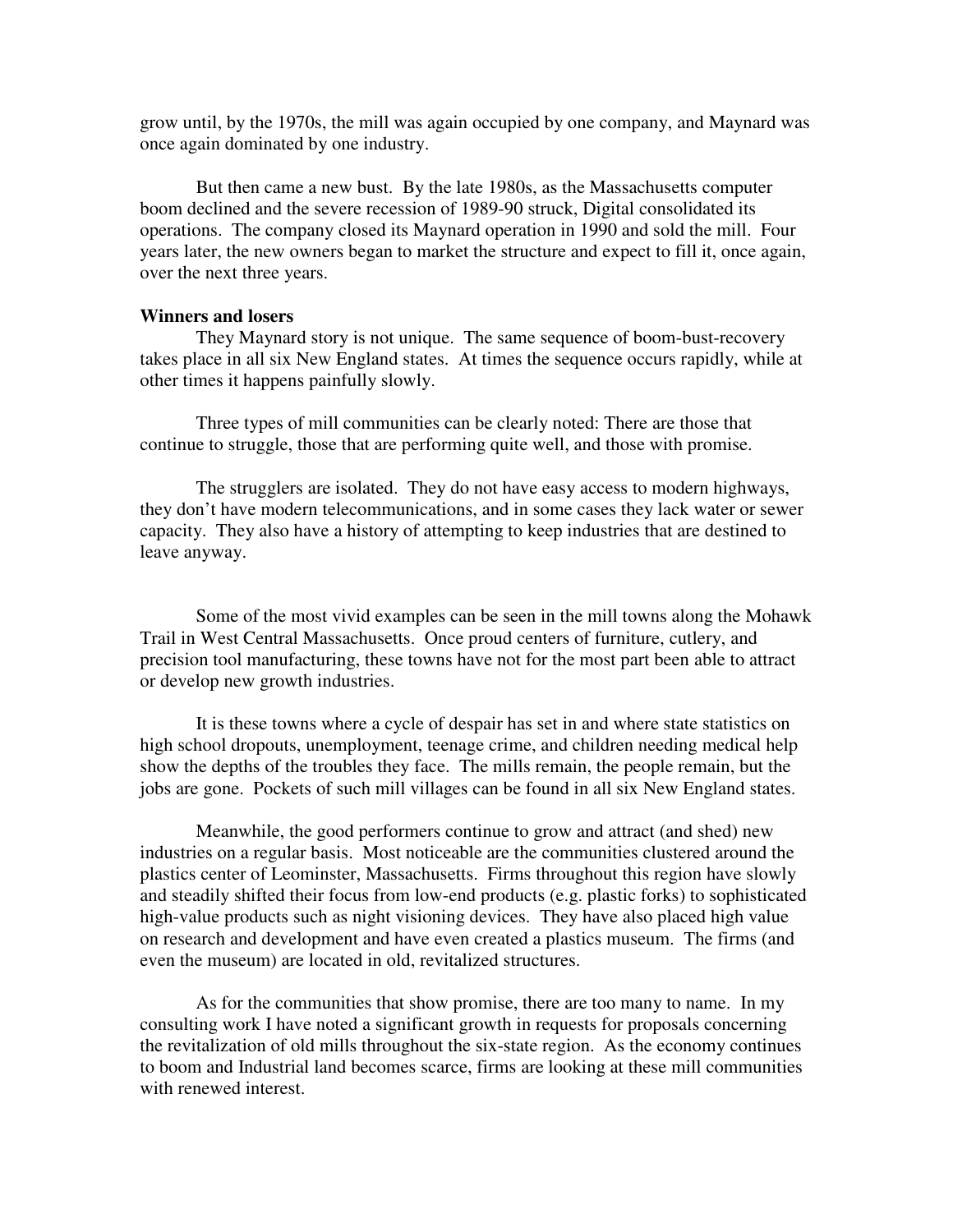## **Some lessons**

 The experience of these towns is not confined to New England. The American landscape is littered with old mining towns, railroad towns, and factory towns that have lost their reason for being. Many of these towns, because they developed much later than the New England mill communities, may be undergoing changes for only the first time.

These are some of the things planners in such communities should keep in mind:

- Don't count on an industry staying put. Planners should focus more on the structure than the occupant. Everyone gets excited when IBM or Mercedes comes to town, but what happens when the high-end company leaves and is replaced by "Average Warehousing, Inc."? Make sure that enough industrially zoned land is available for a variety of companies.
- Preserve what should be preserved. Work with the owners of empty mills to make sure that the structures are minimally heated and protected from vandals. Once water damage or frost buckling occurs, te expense of renovation increases dramatically.
- Recognize that not all structures are worth saving. Selective demolition can create open space, eliminate the most blighted buildings, and allow the best structures to be seen – a key marketing feature. Our rule of thumb is that 10 percent of New England's vacant mills are economically recoverable.
- Make sure that regulatory problems are addressed. Few of these structures comply with the Americans with Disabilities Act, OSHA standards for elevators, floodplain standards, and local zoning and building code ordinances. As long as such problems remain, there will be little incentive to revitalize the structures. Some of the problems cannot be overcome (i.e., the mills are often within 15 feet of a frequently flooding river). However, local zoning, ADA, and OSHA issues can be resolved.
- Work through a public-private partnership. Grants from the Economic Development Administration may be obtained through local and county planning agencies or state economic assistance agencies.
- There must be tax relief. Too often, communities see the mills simply as a source of property tax revenue. They are reluctant to provide abatements or to lower a structure's assessed value. That approach may be shortsighted. Tax abatements and tax increment financing programs are frequently key to stimulating revitalization.
- Target your marketing. In New England, industrial marketers are rarely able to attract firms from distant regions. It is generally best to identify firms that are expanding in your region and to develop packages that will attract them to the community.
- Move quickly after a firm leaves the mill. Any industrial occupant is better than none. An occupant will at least maintain the building. Moving quickly is also a way to make sure that the community's skilled workers stay put.
- Most important, commit to a long-term strategy. The recovery of mill towns is almost always slow, incremental, and complex. Nonetheless, it is worth the effort.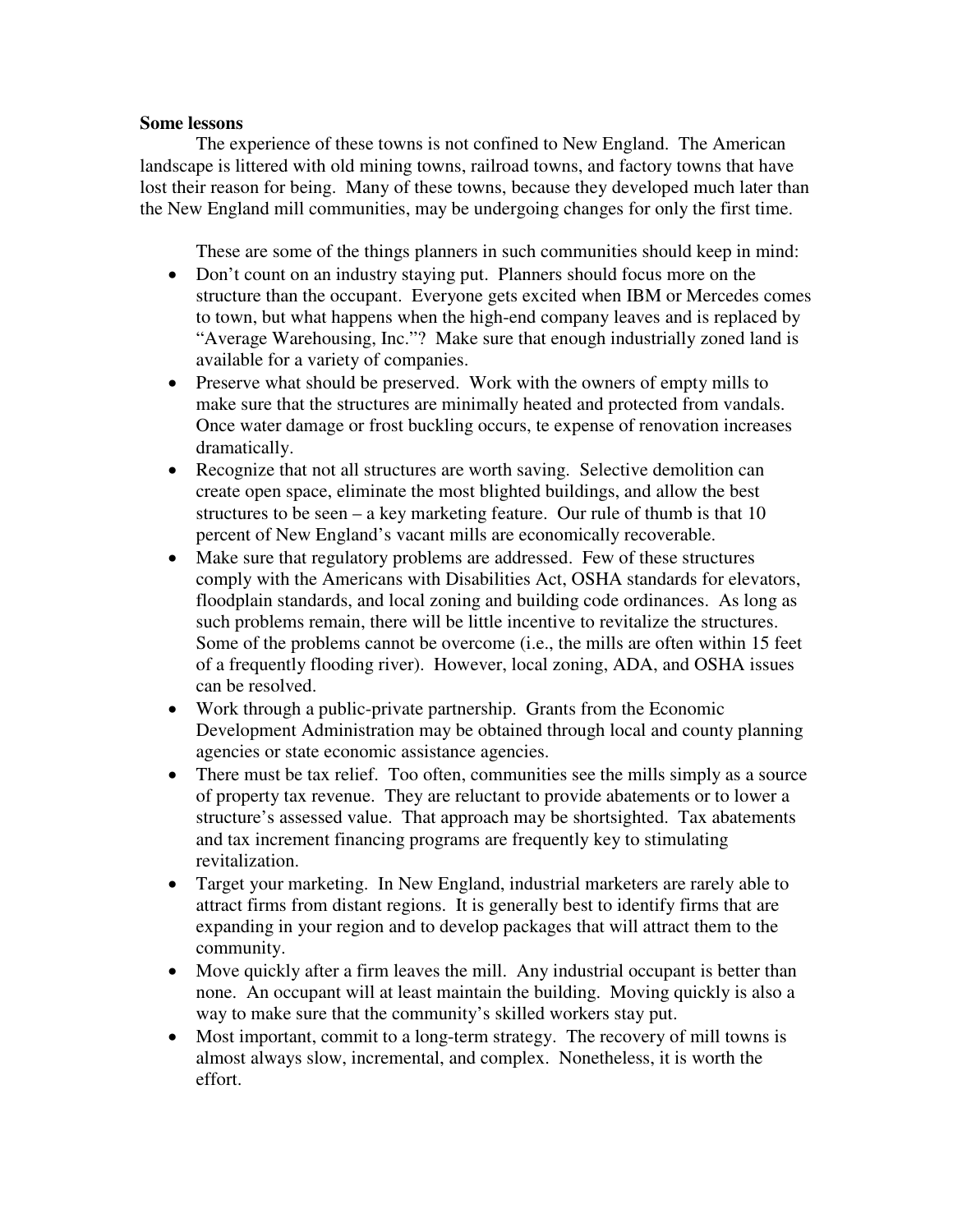#### **Predictions**

 The future of these communities is quite mixed. Those that are close to the region's major economic engines (metropolitan Boston, Worcester, Providence, Springfield, Portland, Nashua) are likely to do well because there is steady demand for inexpensive space. With long-term economic strategies, tactical grant writing, regulatory assistance, infrastructure improvements, and a public-private partnership, I am confident that the mill towns within commuting distance will survive.

 Those that have cachet will also recover. For example, the mill communities located in the Blackstone and Quinebaug river valleys are now part of federally designed heritage corridors and will be the beneficiaries of direct and indirect federal assistance. Further, they have the good fortune of being located along newly improved state and interstate highways.

 I am less optimistic about the small and isolated communities that are well beyond an easy commute to metropolitan areas and that have not benefited from tourism. It is here that planners' skills will be most tested.

 But there's reason for optimism. These small mill communities are indelibly a part of our national psyche and our heritage. They were envisioned as the answer to Blake's dark Satanic mills" and Dicken's "Coketown." And in many cases, they fulfilled their mission. The motto on the town seal of Thetford, Vermont, summarizes the ideals of these towns: "Scenic Beauty-Industry-Agriculture." They are indeed special places.

> Special places. The best place to see the impact of the Industrial Revolution is at the Lowell National Historic Park. For more on the smaller mill towns, go to the Blackstone River Valley National Heritage Corridor visitor's center in Uxbridge, Massachusetts. And to explore the roots of industrialization, visit the Old Slater Mill/Wilkinson Mill Complex in Pawtucket, Rhode Island. For a glimpse of an intact mill community that is now struggling, travel to Harrisville, New Hampshire.